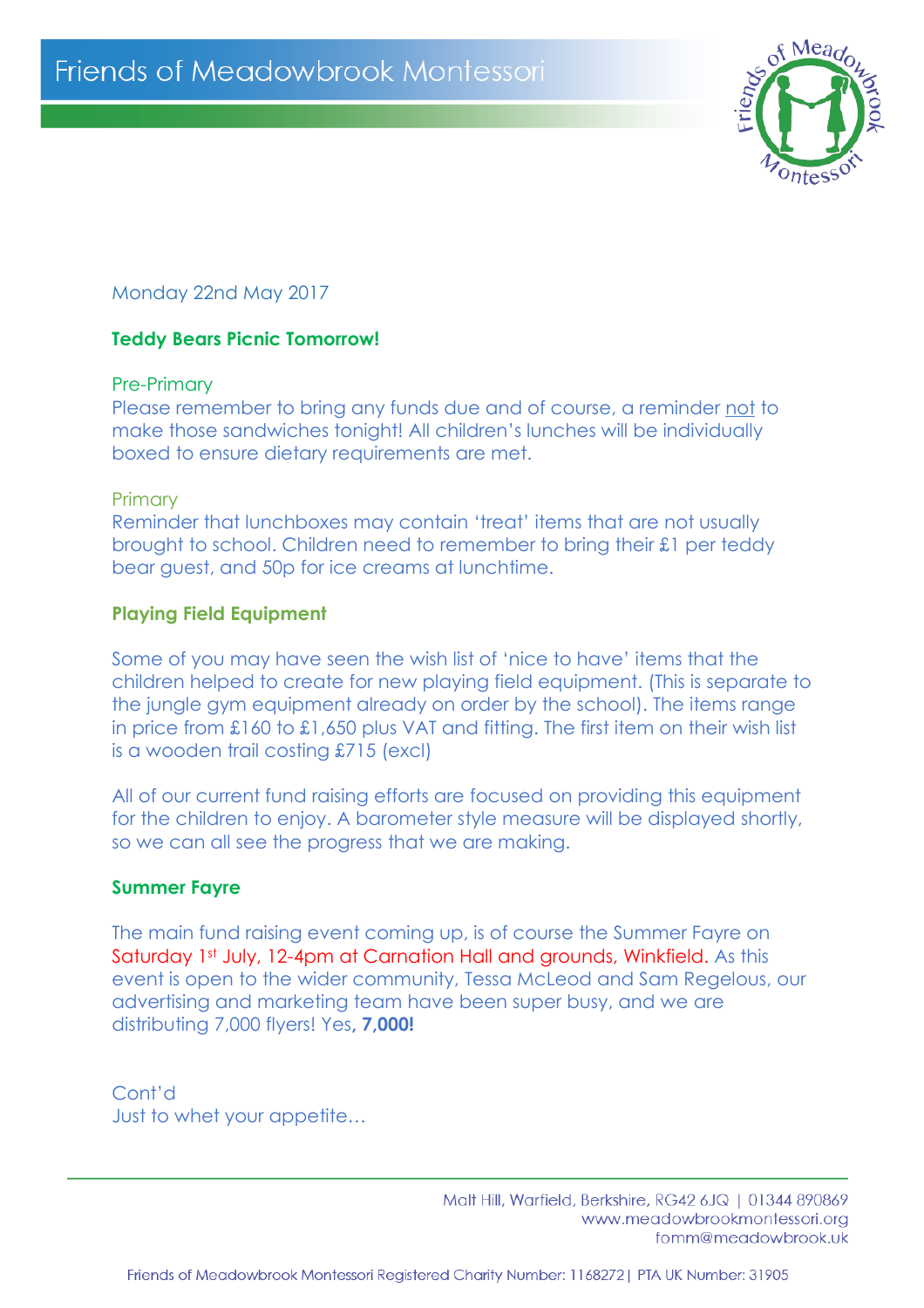Some of the things that we have planned

Summer sounds music by our DJ for the day Traditional fairground attractions Football penalty shoot out Inflatable slide and bouncy dome Fred in The Shed – hilarious entertainment! Fire Engine Visit The Meadowbrook Street Dance Crew

Some of the FoMM run Stalls…

**Tombolas** Popcorn Machine Cake Stall Book Stall Arts and Crafts Face Painting and Glitter Stencils **Refreshments** Games of chance Games of skill Pimms tent Delicious BBQ

But of course we need your help to make this a successful, fun event AND in turn, to help raise funds for some of the extra 'nice to haves' for the children. (Just remember that his time last year a minibus seemed pie in the sky).

How you can help.

During the half term, with help from your children please put aside: -

- Clean screw top glass jars. Jam, pickle, sauce etc. with lids
- Teddies, toys, games, puzzles for the toy tombola
- Jam jars decorated and filled with sweets for our sweet tombola
- Pre-loved books for our book stall

We are also asking for families to contribute something that could be used as a raffle prize and bottles of wine for the bottle tombola. The wine stall has the potential to raise significant funds, the more bottles the closer we get to the target!